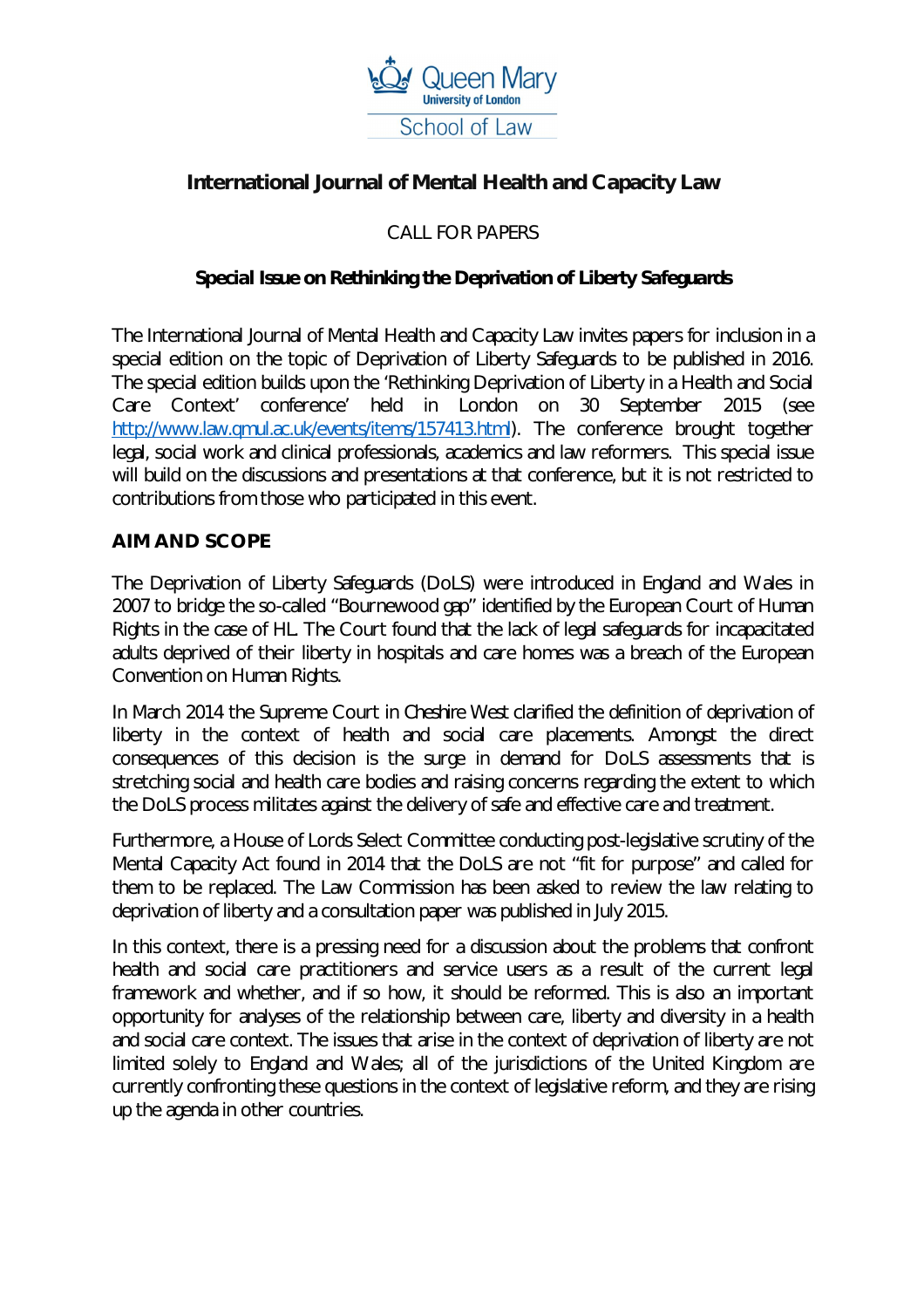

The editors seek academic articles, practice points, case notes and reports of research that relate to experiences with the DoLS and/or assist the process of legislative reform in England and Wales and further afield. Interdisciplinary and comparative approaches are encouraged.

Topics may include, but are not restricted to:

- Empirical accounts of the challenges for health and social care users, practitioners and authorities in the application of the DoLS.
- Critical analyses of the Law Commission's DoLS consultation paper and the consultation process.
- The compatibility of the current legal framework with the European Convention on Human Rights or the United Nations Convention of the Rights of Persons with Disabilities.
- Alternative legal frameworks for authorising deprivation of liberty based on the experience of other jurisdictions.
- Doctrinal and philosophical reflections about the meaning and significance of 'liberty' in a health and social care context.

## **SUBMISSION**

We are keen to receive submissions of between 5,000 - 10,000 words (given the complexity of the issues, we envisage that many submissions may well be longer rather than shorter). A double blind peer review process will be used.

The editors will accept submissions for publication until 31 January 2016. Articles submitted after this date will most likely be considered for the next issue of the journal. The journal will only accept contributions submitted via the website. For further information please access http://journals.northumbria.ac.uk/index.php/IJMHMCL/about.

## **ABOUT THE JOURNAL**

The International Journal of Mental Health and Capacity Law (ISSN: 2056-3922) is an international peer reviewed open access journal devoted to the intersection between law, mental health and mental capacity. It publishes scholarly work on the civil and criminal aspects of this intersection. This covers matters that have a long history of producing difficult legal dilemmas – such as the involuntary detention and treatment of people with psycho-social disorders, and the impact of mental impairment on criminal trial processes. The Journal also provides an outlet for research and commentary on matters that have come to the fore because of recent human-rights based developments, including the need to have positive regulation of the situation of people with compromised ability to make decisions in light of a psycho-social disorder.

This special issue will be edited by Alex Ruck Keene, Barrister at 39 Essex Chambers; Honorary Research Lecturer, University of Manchester and consultant to the English Law